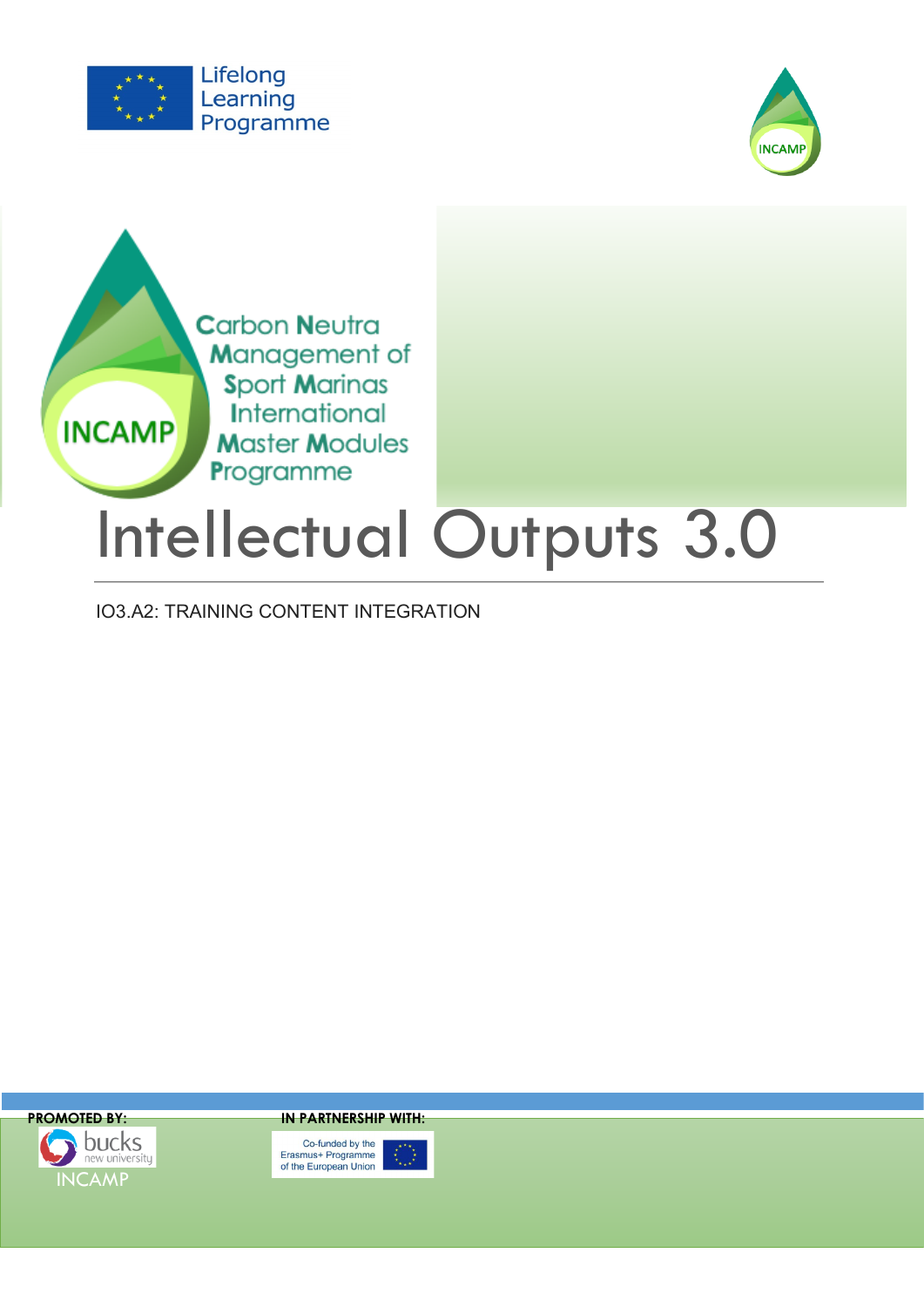



# **SUMMERIZE INFO**

**PROJECT TITLE:**

**CARBON NEUTRAL MANAGEMENT OF SPORT MARINAS INTERNATIONAL MASTER MODULES PROGRAMME (INCAMP)** 

**IO REFERENCE:**

**IO 3**

**TASK REFERENCE:**

**IO 03/A2**

**INCAMP CONTACTS:**

**JUAN CARLOS SANTAMARTA CEREZAL** 

**AUTHORS AND AFFILIATION:**

**ULL**

**DATE:**

**2021 Jan**

**DOCUMENT VERSION 1 STATUS:**

**V.1**

This project has been funded with support from the European Commission. This publication reflects the views only of the author, and the Commission cannot be held responsible for any use which may be made of the information contained therein.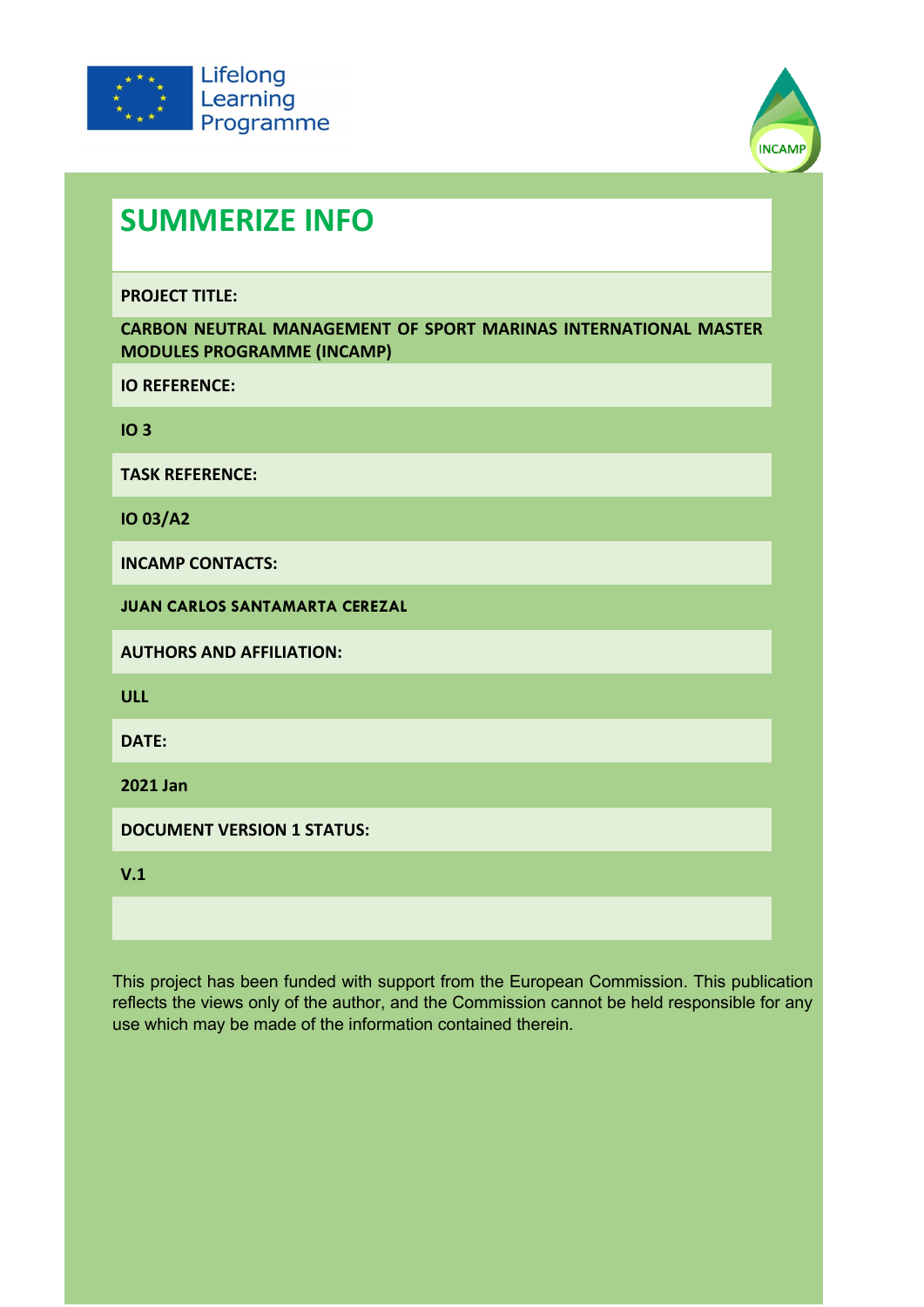



## **O3-A2 TRAINING CONTENT INTEGRATION.**

## **JUAN CARLOS SANTAMARTA CEREZAL NOELIA CRUZ PÉREZ**

*Universidad de La Laguna, Tenerife, Spain*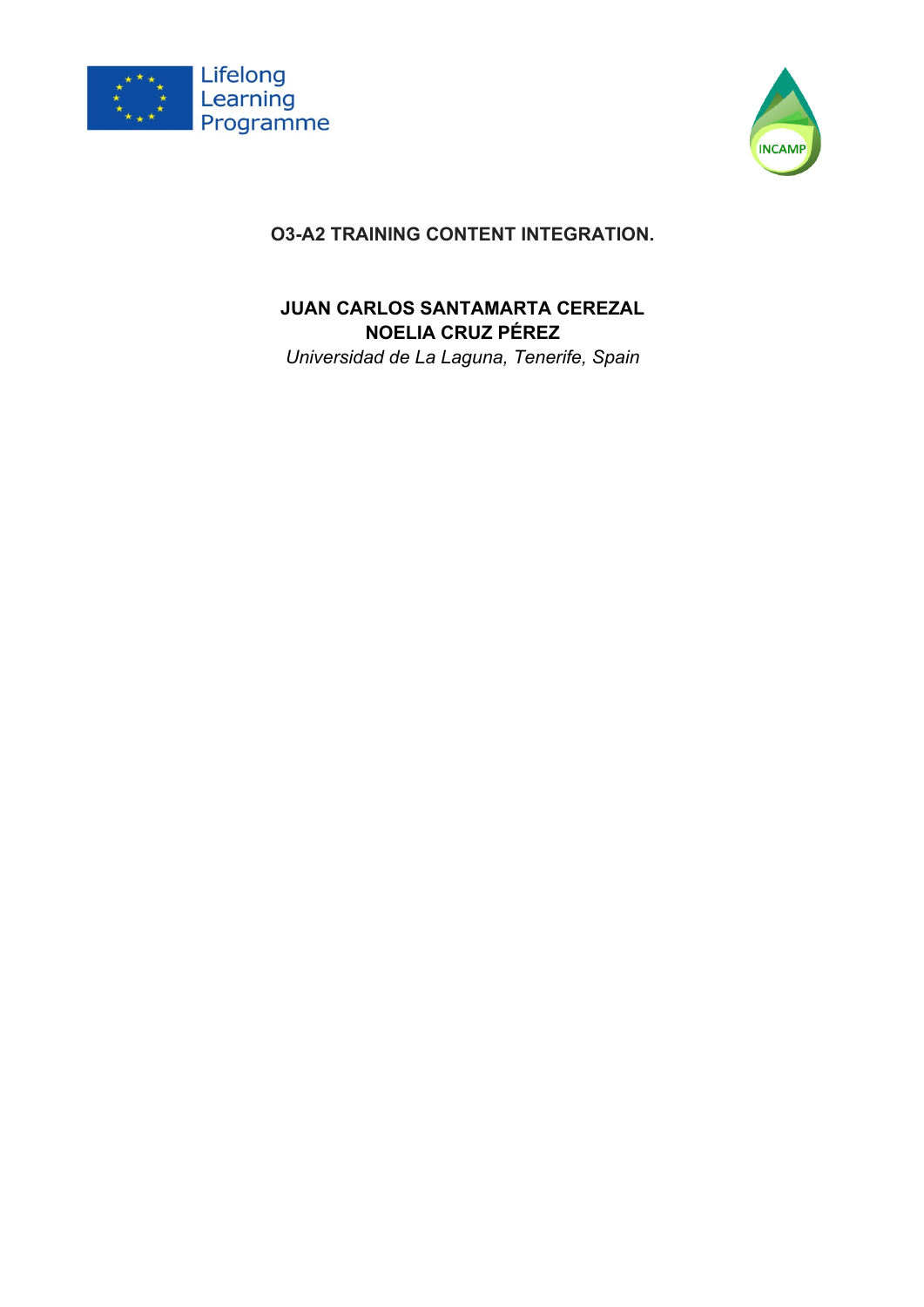



## **LICENSES**

This training material is subject to Creative commons licenses. For training material, such as images, subject to another type of license, the license is explicitly stated.



This material is licensed under **Creative Commons Attribution-Non Commercial-Share Alike 4.0 International Licence**  (**CC BY-NC-SA 4.0**). To see a copy of this license,

please visit https://creativecommons.org/licenses/by-nc-sa/4.0/deed.en.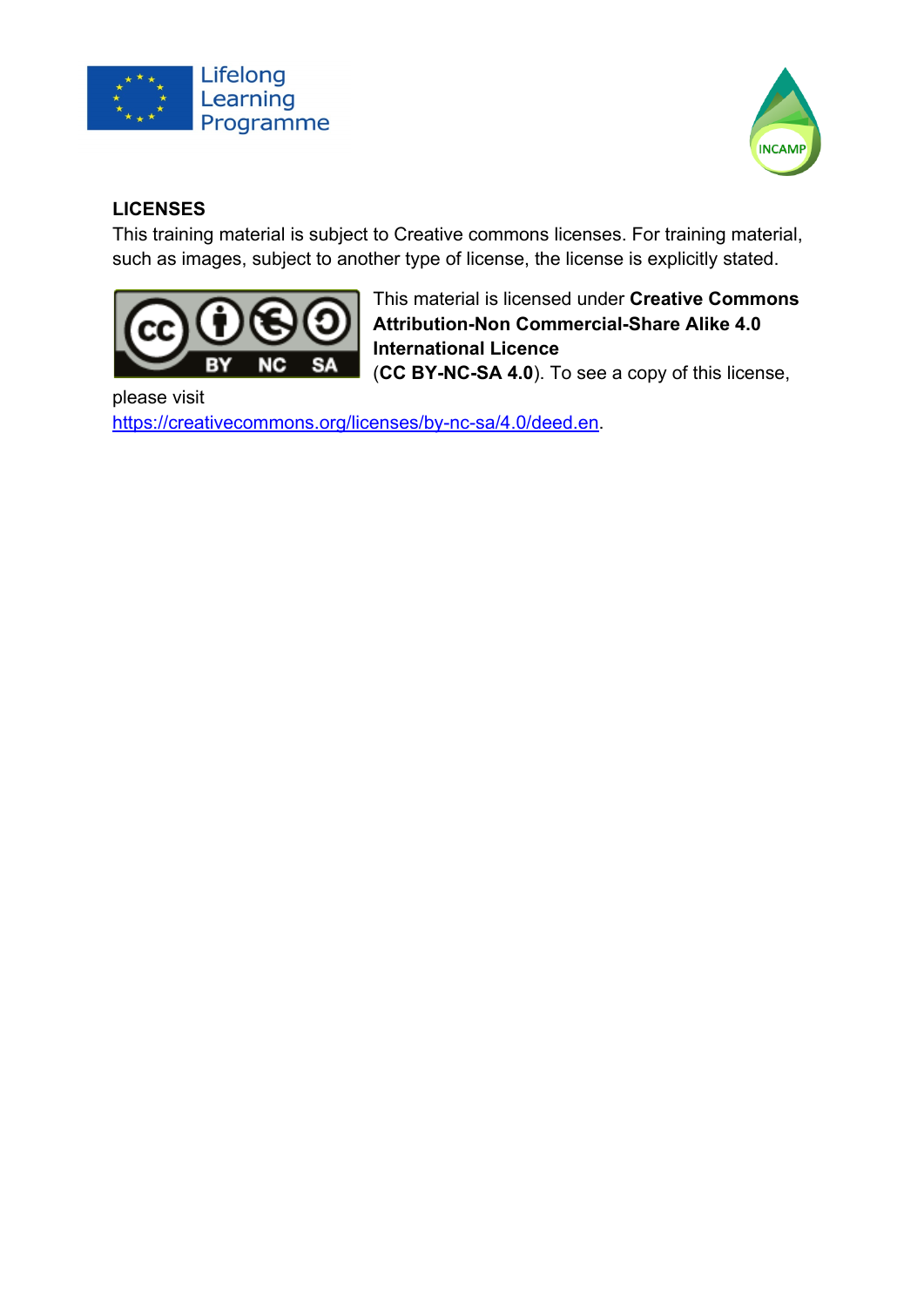



## **TABLE OF CONTENTS**

| 1.1            |                                                                                      |  |
|----------------|--------------------------------------------------------------------------------------|--|
| 2 <sup>7</sup> |                                                                                      |  |
| $3^{\circ}$    |                                                                                      |  |
|                | ANNEX 1: Guideline for e-lecturers to engage e-students in e-learning activities  16 |  |
|                |                                                                                      |  |
|                |                                                                                      |  |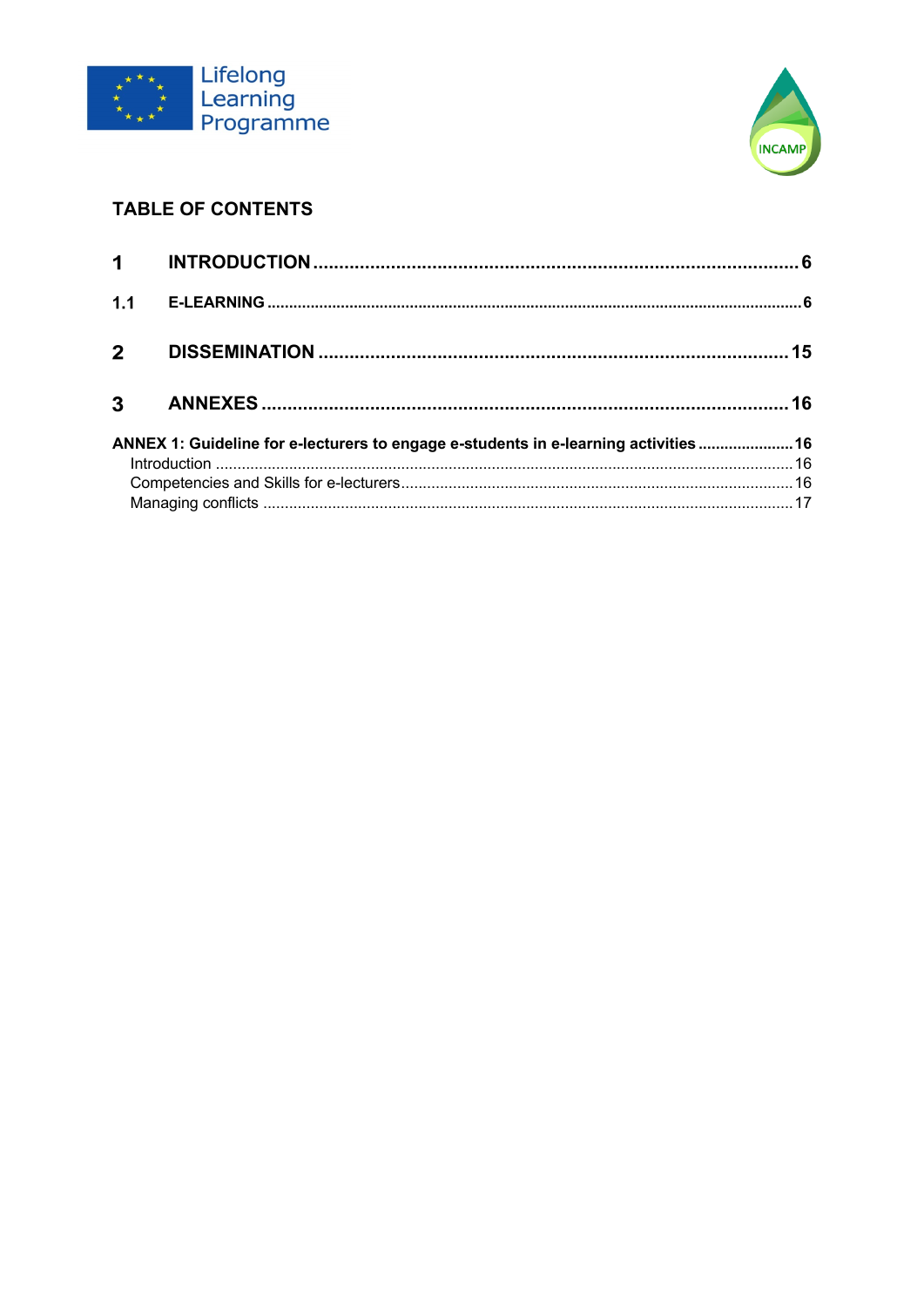



#### $\blacktriangleleft$ **Introduction**

INCAMP project provides training for MSc and PhD students interested to improve their knowledge in the field of sport marinas. The overall objective of the training course is to give students a broad presentation and, in some aspects, detailed knowledge of Carbon Neutral Management of sport marinas.

The object of this document is to address O3-A2 TRAINING CONTENT INTEGRATION of INCAMP project.

The course title is: **"Carbon Neutral Management of Sport Marinas International Master Modules Programme - INCAMP**".

Total European Credit Transfer System credits awarded for Course: 120 ECTs

**Table 1 – INCAMP training course structure** 

| <b>Title</b>                                                                                                                             | <b>Method</b> | <b>Learning hours</b>                                                                    | <b>Where</b>                       |
|------------------------------------------------------------------------------------------------------------------------------------------|---------------|------------------------------------------------------------------------------------------|------------------------------------|
| <b>Carbon Neutral</b><br>Management of<br><b>Sport Marinas</b><br>International<br><b>Master Modules</b><br>Programme -<br><b>INCAMP</b> | e-learning    | Private study: 120<br>hours, including up to<br>40 hours in<br>completing e-<br>modules. | https://www.incamp-<br>project.eu/ |

#### $1.1$ **E-LEARNING**

**Course objectives:** Carbon Neutral Management of Sport Marinas International Master Modules Programme has been created to promote the anticipation of future skills needs and to enhance the opportunities for cooperation between Higher Education, Vocational Educational Training and industry, providing opportunities for cooperation among stakeholders as well as the exchange and transfer of knowledge to increase know-how. In the 11 presented Modules, we intend to give you a broad presentation and, in some aspects, detailed knowledge of this topic.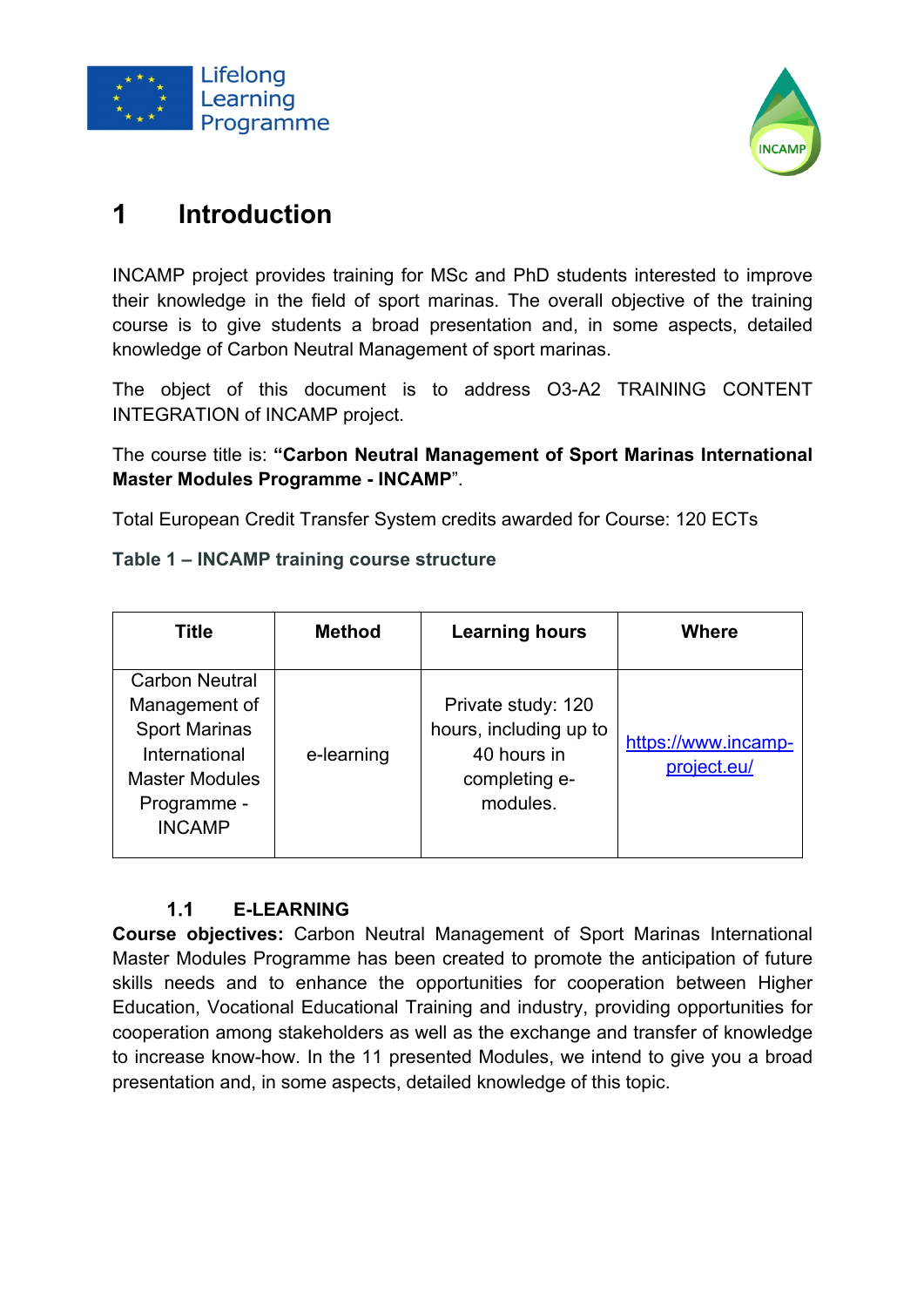



#### **Course content**:

- (i) Module 1: Climate change impacts and adaptation technology, process & maintenance
- (ii) Module 2: Carbon Economics Technology, Process and planning
- (iii) Module 3: Waste management
- (iv) Module 4: International Legislation and Regulations on Management of Sport Leisure Marinas and Boat Navigation
- (v) Module 5: Green technology
- (vi) Module 6: Leisure Sport Marinas Management and Logistics
- (vii) Module 7: Soft Skills
- (viii) Module 8: Research Methods
- (ix) Module 9: Report I
- (x) Module 10: Report II
- (xi) Module 11: Dissertation

Table 2 provides an overview of the e-learning training in INCAMP.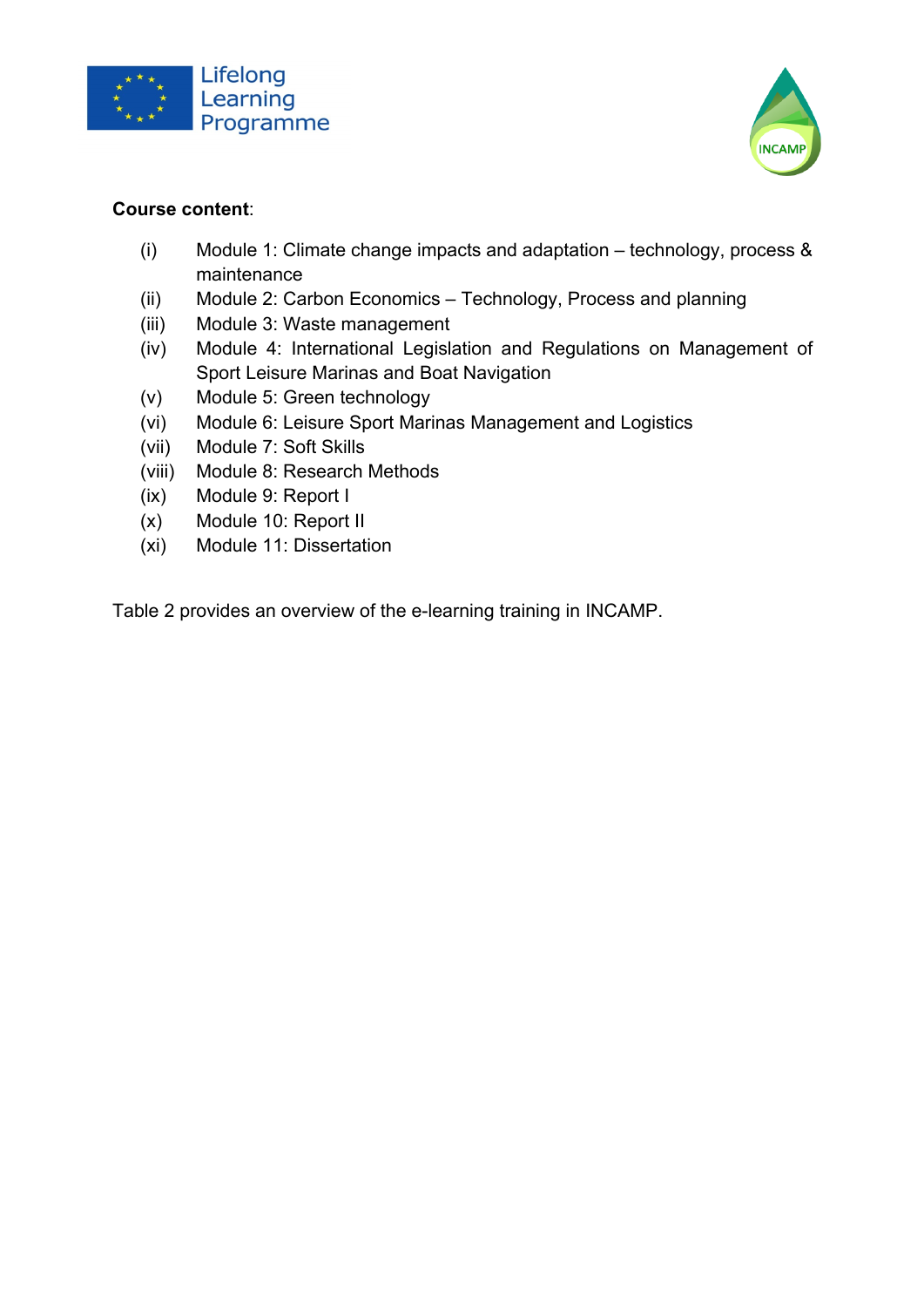



| <b>Module</b>                                                      | <b>Learning outcomes: specific</b>                                                                                                                                                                                                             | Mode of               | E-lessons                                                                                                                                                                                                          | <b>Developer</b>     |
|--------------------------------------------------------------------|------------------------------------------------------------------------------------------------------------------------------------------------------------------------------------------------------------------------------------------------|-----------------------|--------------------------------------------------------------------------------------------------------------------------------------------------------------------------------------------------------------------|----------------------|
| title                                                              | competences                                                                                                                                                                                                                                    | delivery              |                                                                                                                                                                                                                    |                      |
| Climate<br>Change<br>Impacts<br>and                                | 1. To develop understanding of key<br>global policy options and appreciation of<br>their social and economic dimensions.<br>2. To think critically, creatively and<br>strategically about climate change<br>adaptation and mitigation options. | Web-based<br>training | Unit 1: Climate change impacts and<br>adaptation                                                                                                                                                                   | BNU&<br><b>EYEBB</b> |
| Adaptation                                                         | 3. To build confidence in processing,<br>analysing and presenting numerical and<br>technological information related to<br>climate change responses.                                                                                           |                       |                                                                                                                                                                                                                    |                      |
| Carbon<br>Economics:<br>Technology<br>, Process<br>and<br>Planning | Objective 1: studying the main<br>renewable energies<br>Objective 2: knowing the main impacts<br>of the coal extraction<br>Objective 3: learning how to calculate<br>the carbon footprint                                                      | Web-based<br>training | Unit 1: Introduction<br>Unit 2: Definition of Carbon Economics<br>Unit 3: Renewable energy<br>Unit 4: Environmental impact associated<br>with the production and extraction of<br>coal<br>Unit 5: Carbon footprint | ULL - Spain          |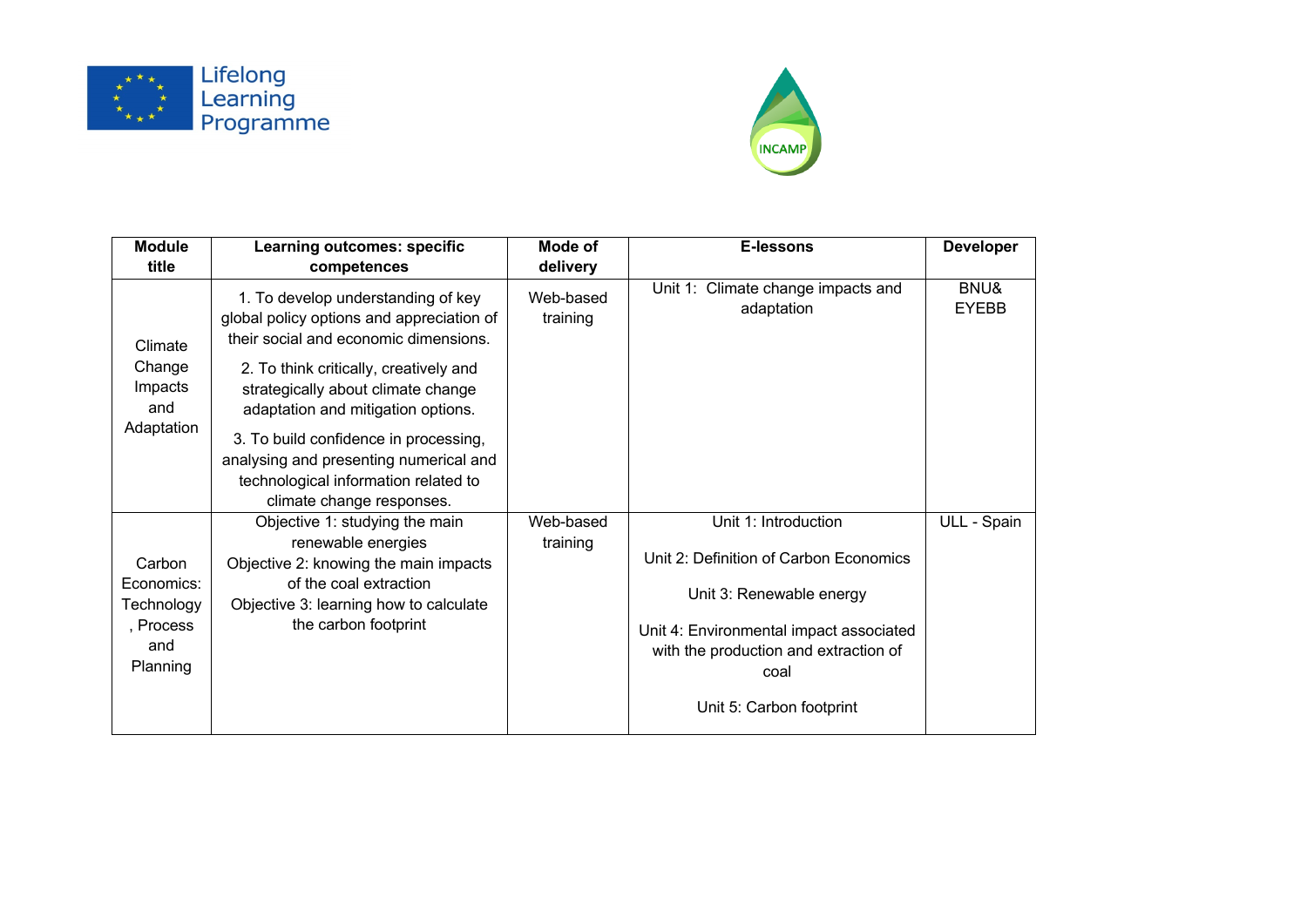



|                                                                                                            | Define the types of waste anticipated in<br>marinas                                                                                                                                                                                                                                                   | Web-based<br>training | Unit 1. Introduction & Definitions of<br>Waste                                                                              | Frederick<br>University -<br>Cyprus |
|------------------------------------------------------------------------------------------------------------|-------------------------------------------------------------------------------------------------------------------------------------------------------------------------------------------------------------------------------------------------------------------------------------------------------|-----------------------|-----------------------------------------------------------------------------------------------------------------------------|-------------------------------------|
|                                                                                                            | Analyse the characteristics of this waste,<br>alongside their anticipated impacts                                                                                                                                                                                                                     |                       | Unit 2. Regulatory Environment<br>Unit 3: Characterization of Waste                                                         |                                     |
|                                                                                                            | Present waste management<br>technologies and practices, as these<br>apply to marinas                                                                                                                                                                                                                  |                       | Unit 4: Collection, Treatment & Final<br><b>Disposal Approaches</b>                                                         |                                     |
| Waste<br>Manageme<br>nt                                                                                    | dSuggest several Best Management<br>Practices for waste management in<br>marinas                                                                                                                                                                                                                      |                       | Unit 5: Best Management Practices for<br>Waste Management in Marinas                                                        |                                     |
|                                                                                                            | The module includes a progress<br>assessment that aims to test the<br>student's adequacy in absorbing many<br>of the concepts introduced during the<br>various units of the study module. The<br>module comprises of 5 distinct units,<br>presented in separate chapters of the<br>given Study Guide. |                       |                                                                                                                             |                                     |
| Internationa<br>I Legislation<br>and<br>Regulations<br>on<br>Manageme<br>nt of Sport<br>Leisure<br>Marinas | There is a lack of harmonisation of<br>regulation in certain aspects of<br>recreational boating (harmonization<br>takes place in requirements on design,<br>construction and emission<br>characteristics of recreational craft, but<br>to a less extent in the use of boats),                         | Web-based<br>training | Unit 1 - International legislation and<br>regulations on management of sport<br>leisure marinas<br>Unit 2 - Boat Navigation | IPTL-<br>Portugal                   |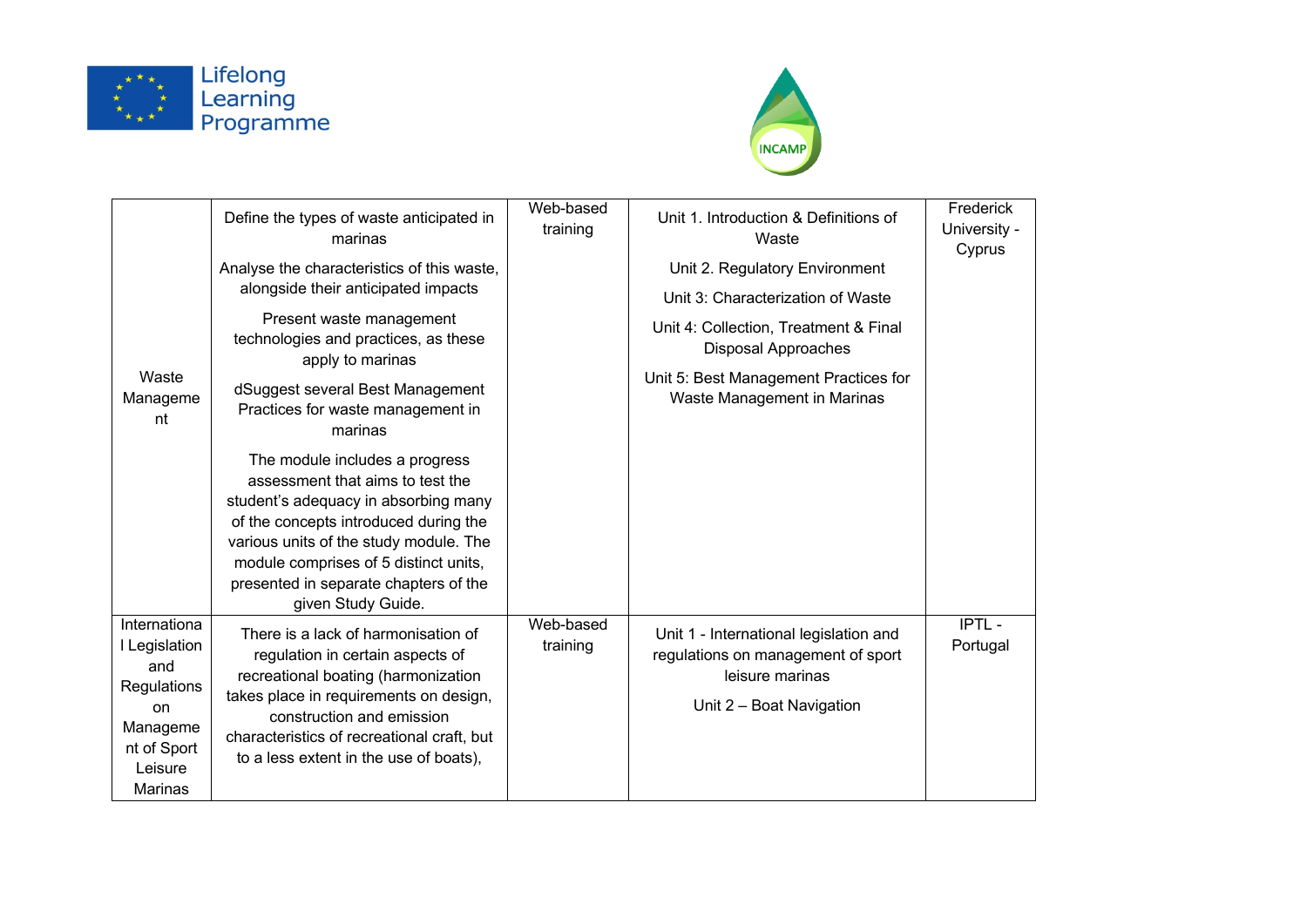



| and Boat                       | which affects the competitiveness of the                               |           |                                             |                  |
|--------------------------------|------------------------------------------------------------------------|-----------|---------------------------------------------|------------------|
| Navigation                     | industry.                                                              |           |                                             |                  |
|                                | The main goal is to know the                                           |           |                                             |                  |
|                                | international regulations related to the                               |           |                                             |                  |
|                                | nautical sector.                                                       |           |                                             |                  |
|                                | Define the two green (renewable)                                       | Web-based | Unit 1. Photovoltaic systems for marinas    | Frederick        |
|                                | technologies that are applicable to                                    | training  | and yachts                                  | University -     |
|                                | marinas and yachts namely, solar                                       |           | Unit 2. Small scale wind turbines and       | Cyprus           |
| Green                          | photovoltaics and wind systems                                         |           | applications                                |                  |
| Technology                     | Analyse their characteristics                                          |           |                                             |                  |
|                                | Demonstrate through examples and<br>case studies their applications    |           |                                             |                  |
|                                | The module is followed with an                                         |           |                                             |                  |
|                                | assessment aiming to test the student's                                |           |                                             |                  |
|                                | knowledge                                                              |           |                                             |                  |
| Leisure                        | E.g. Understanding of environmental                                    | Web-based | Unit 1. Introduction                        | Associação       |
| Sport                          | management systems;                                                    | training  |                                             | Marina           |
| <b>Marinas</b>                 |                                                                        |           | Unit 2. Marina planning                     | <b>FUNCHAL -</b> |
| Manageme                       | Ability to design and plan a resource<br>efficiency management system; |           | Unit 3. Infrastructures                     | Portugal         |
| nt and                         |                                                                        |           | Unit 4. Services logistics                  |                  |
| Logistics                      | Capacity to conduct a resource                                         |           |                                             |                  |
|                                | efficiency assessment;                                                 |           |                                             |                  |
| Introduction<br>to soft skills | To learn some definitions of soft skills                               | Web-based | Unit 1: Communication                       | UTB-             |
|                                |                                                                        | training  |                                             | Romania          |
|                                | To understand various soft skills and                                  |           | Unit 2: Leadership                          |                  |
|                                | when to apply them                                                     |           | Unit 3: Critical Thinking and Intercultural |                  |
|                                |                                                                        |           | Awareness                                   |                  |
|                                |                                                                        |           |                                             |                  |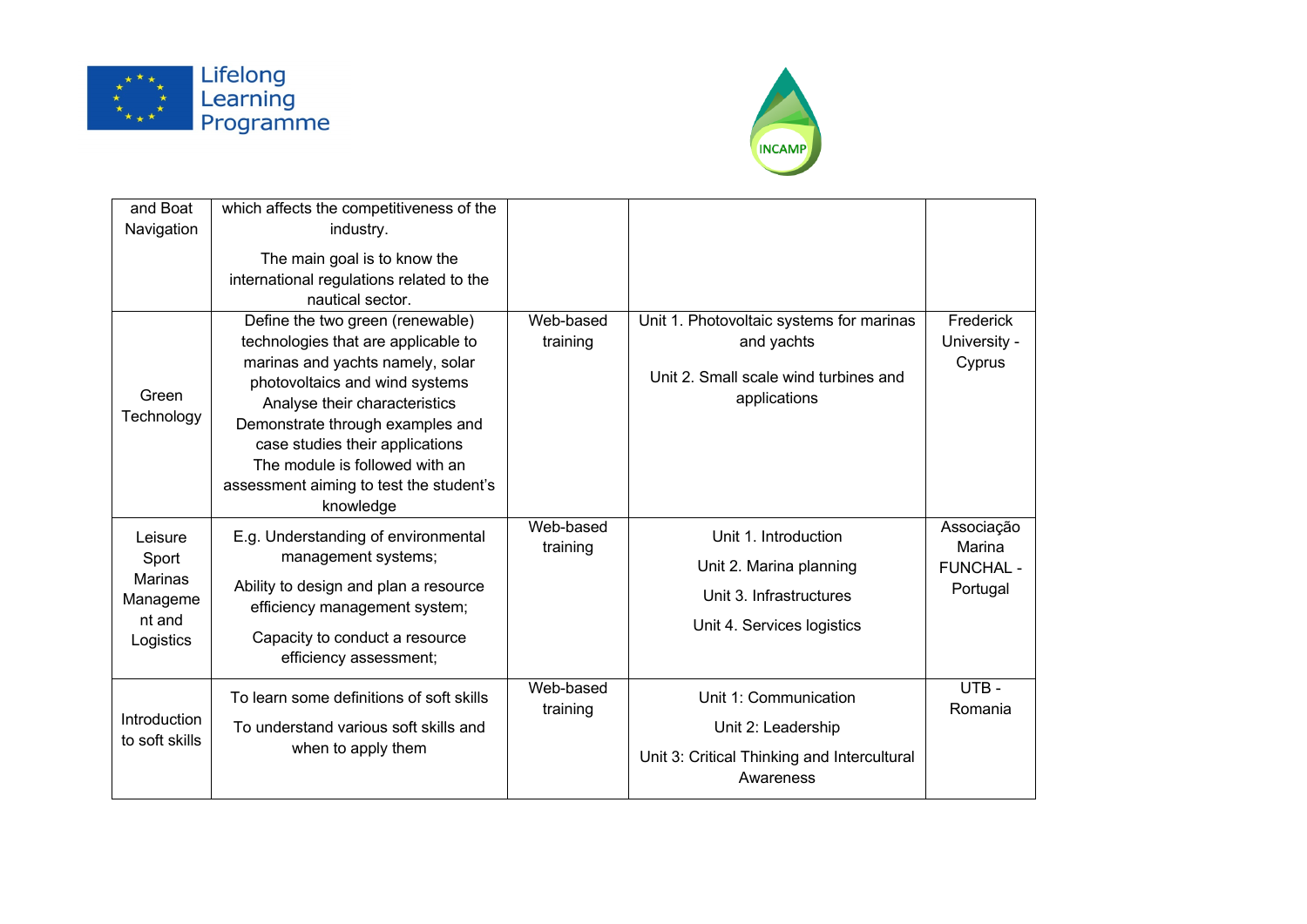



|                                                                   | To gain a general view of the<br>importance of soft skills<br>To develop communicative skills for<br>various environments<br>To understand the concept of soft skills<br>as a necessary life-long learning<br>process<br>To improve soft skills in the field using                                                                                                                                                                                                                   |                       | Unit 4: Teamwork and Goal-Setting<br>Unit 5: Time and resource management<br>Unit 6: Creativity<br>Unit 7: Sustainable Thinking                   |                      |
|-------------------------------------------------------------------|--------------------------------------------------------------------------------------------------------------------------------------------------------------------------------------------------------------------------------------------------------------------------------------------------------------------------------------------------------------------------------------------------------------------------------------------------------------------------------------|-----------------------|---------------------------------------------------------------------------------------------------------------------------------------------------|----------------------|
| Research<br>methodolog<br>ies for<br>operations<br>manageme<br>nt | the tools given in this module<br>Understanding the importance of<br>Operations Management research<br>Learn the phases of a research process<br>in Operations Management<br>Learn the lexicon<br>Understanding the importance of<br>knowledge in Operations Management<br>research<br>Learn how to manage literature for a<br>research<br>Learn how to develop research<br>questions<br>Understanding the field of research<br>where a specific methodology is a<br>feasible method | Web-based<br>training | Unit 1. Research activity overview<br>Unit 2. Research Process<br>Unit 3. Survey<br>Unit 4. Action Research<br>Unit 5. Longitudinal field studies | <b>UNIPA - Italy</b> |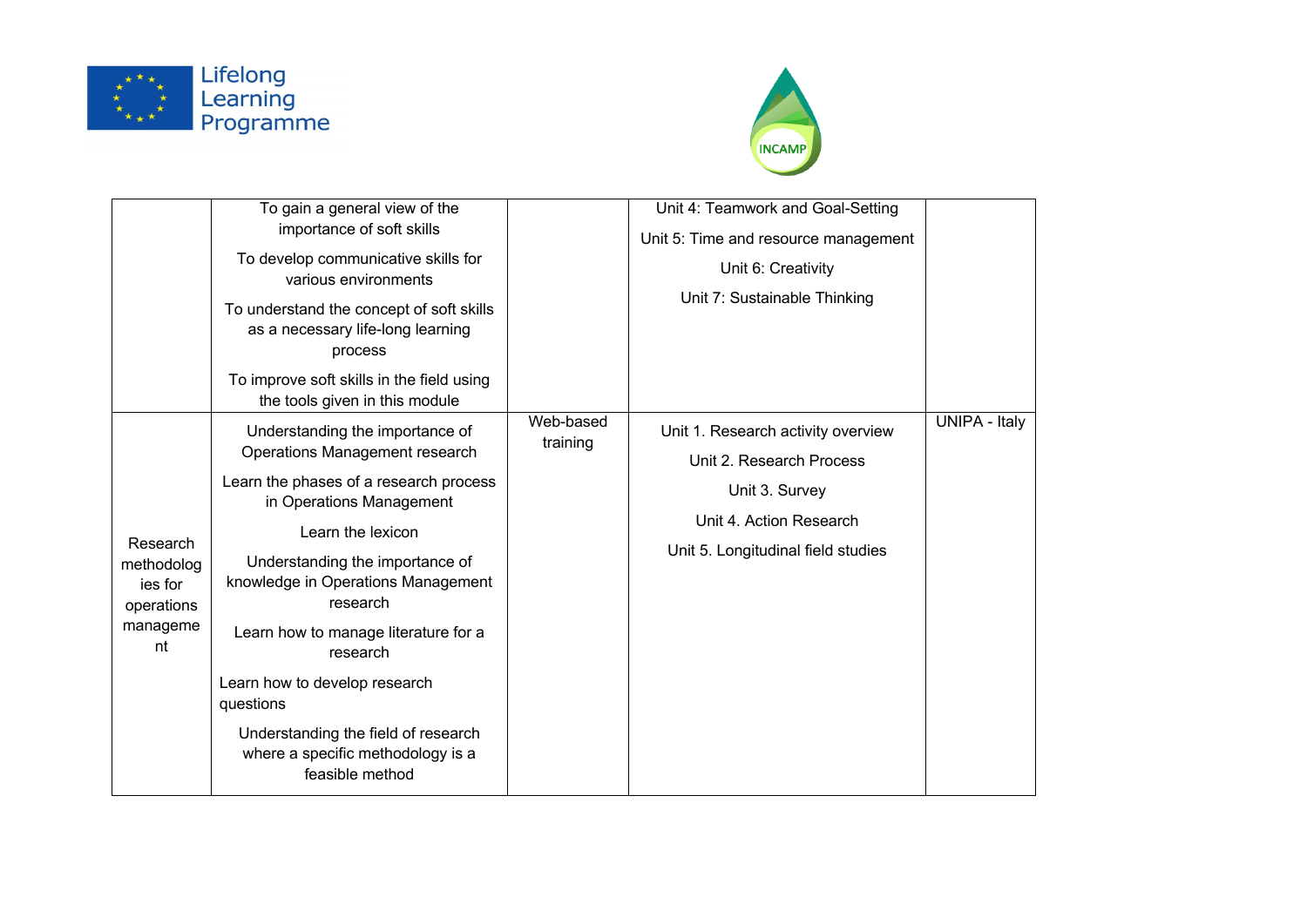



|                                                                                                                                      | for Operations Management research                                                                                                                                                                                                                                                                                                                                 |                       |                                                                                                                                                                                                                                                                                                                                                                                                                                                   |                                    |
|--------------------------------------------------------------------------------------------------------------------------------------|--------------------------------------------------------------------------------------------------------------------------------------------------------------------------------------------------------------------------------------------------------------------------------------------------------------------------------------------------------------------|-----------------------|---------------------------------------------------------------------------------------------------------------------------------------------------------------------------------------------------------------------------------------------------------------------------------------------------------------------------------------------------------------------------------------------------------------------------------------------------|------------------------------------|
|                                                                                                                                      | Learn strength and weaknesses of the                                                                                                                                                                                                                                                                                                                               |                       |                                                                                                                                                                                                                                                                                                                                                                                                                                                   |                                    |
|                                                                                                                                      | research methodologies                                                                                                                                                                                                                                                                                                                                             |                       |                                                                                                                                                                                                                                                                                                                                                                                                                                                   |                                    |
| Report I<br>(Report on<br>relevant<br>Seminars,<br>Webinars<br>and Events<br>that relates<br>to carbon<br>neutral<br>manageme<br>nt) | To learn how to report an activity to<br>achieve 1 ECTS                                                                                                                                                                                                                                                                                                            | Web-based<br>training | Unit 1.1 ECTS                                                                                                                                                                                                                                                                                                                                                                                                                                     | ULL - Spain                        |
| Report II<br>(Reflective<br>report on<br>placement)                                                                                  | Guidance for writing up your placement<br>report<br>You are required to produce a<br>placement report and a poster at the<br>end of your placement. We recommend<br>that you speak to your supervisor early<br>on in your placement, as they may be<br>able to answer any questions you have<br>and provide you with useful information<br>and background reading. | Web-based<br>training | Information should be factual. Any<br>opinions expressed should be clearly<br>stated as opinions.<br>Reports completed at the end of the<br>course will automatically be forwarded<br>by the University to the supervisor.<br>This report is confidential, and<br>circulation will be restricted to the<br>following: i) the lead supervisor in each<br>placement centre, ii) the student, iii) the<br>university placement co-ordinator, iv) the | <b>BUCKS-</b><br>United<br>Kingdom |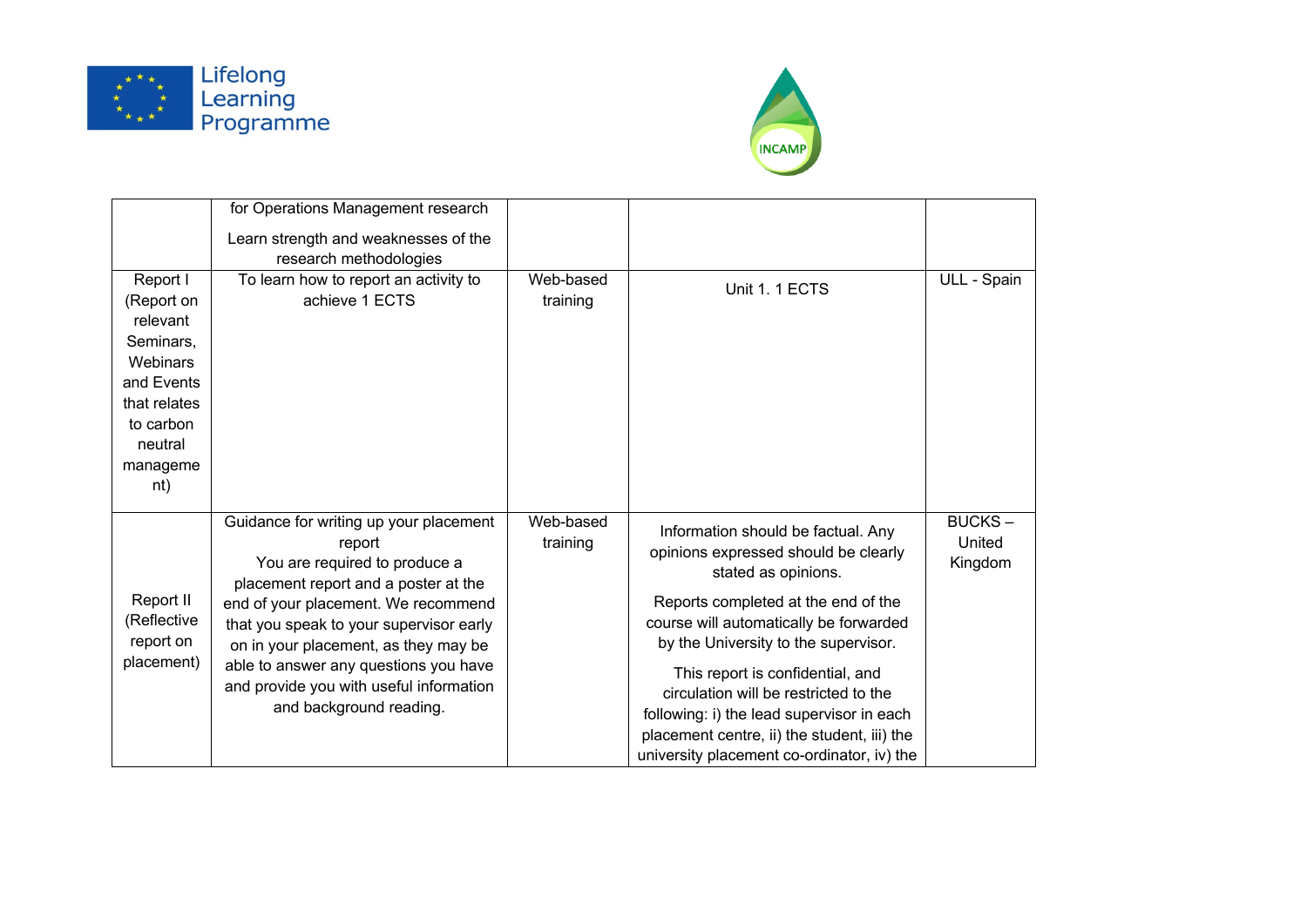



|                                      |                                                                                                                                                                                                                                                                                                                                                                                                             |                       | undergraduate programme secretary at<br>the university.                                                                                    |                                    |
|--------------------------------------|-------------------------------------------------------------------------------------------------------------------------------------------------------------------------------------------------------------------------------------------------------------------------------------------------------------------------------------------------------------------------------------------------------------|-----------------------|--------------------------------------------------------------------------------------------------------------------------------------------|------------------------------------|
|                                      |                                                                                                                                                                                                                                                                                                                                                                                                             |                       | The report is valid only for reporting the<br>placement year and should not be used<br>for any other purpose.                              |                                    |
|                                      |                                                                                                                                                                                                                                                                                                                                                                                                             |                       | Satisfactory reports from placement<br>supervisors are a requirement for<br>successful completion of the placement<br>year by the student. |                                    |
|                                      | The module offers an exciting<br>opportunity to carry out your own<br>research, rather than just learning about                                                                                                                                                                                                                                                                                             | Web-based<br>training | Identify and justify a suitable topic for<br>research and related research questions                                                       | <b>BUCKS-</b><br>United<br>Kingdom |
|                                      | what other researchers and academics<br>have written. As a result it is rather<br>different from other modules you have<br>studied until now, in fact a large amount<br>of your time will be spent carrying out<br>your own research and writing it up in<br>the form of a dissertation. During this<br>time you will manage your time and the<br>activities you need to complete for your<br>own research. |                       | Darry out a literature search and write a<br>critical review of the literature relevant to<br>your chosen topic                            |                                    |
| <b>Dissertation</b>                  |                                                                                                                                                                                                                                                                                                                                                                                                             |                       | Develop a methodology and plan for<br>carrying out your research                                                                           |                                    |
|                                      |                                                                                                                                                                                                                                                                                                                                                                                                             |                       | Carry out your empirical research by<br>collecting the research data you need                                                              |                                    |
|                                      |                                                                                                                                                                                                                                                                                                                                                                                                             |                       | Analyse your research data and<br>interpret the results to draw conclusions                                                                |                                    |
|                                      |                                                                                                                                                                                                                                                                                                                                                                                                             |                       | Write up your research in the form of a<br>dissertation.                                                                                   |                                    |
| <b>RESULTS OF FINAL EXAMINATION</b>  |                                                                                                                                                                                                                                                                                                                                                                                                             |                       |                                                                                                                                            |                                    |
| <b>COURSE EVALUATION BY STUDENTS</b> |                                                                                                                                                                                                                                                                                                                                                                                                             |                       |                                                                                                                                            |                                    |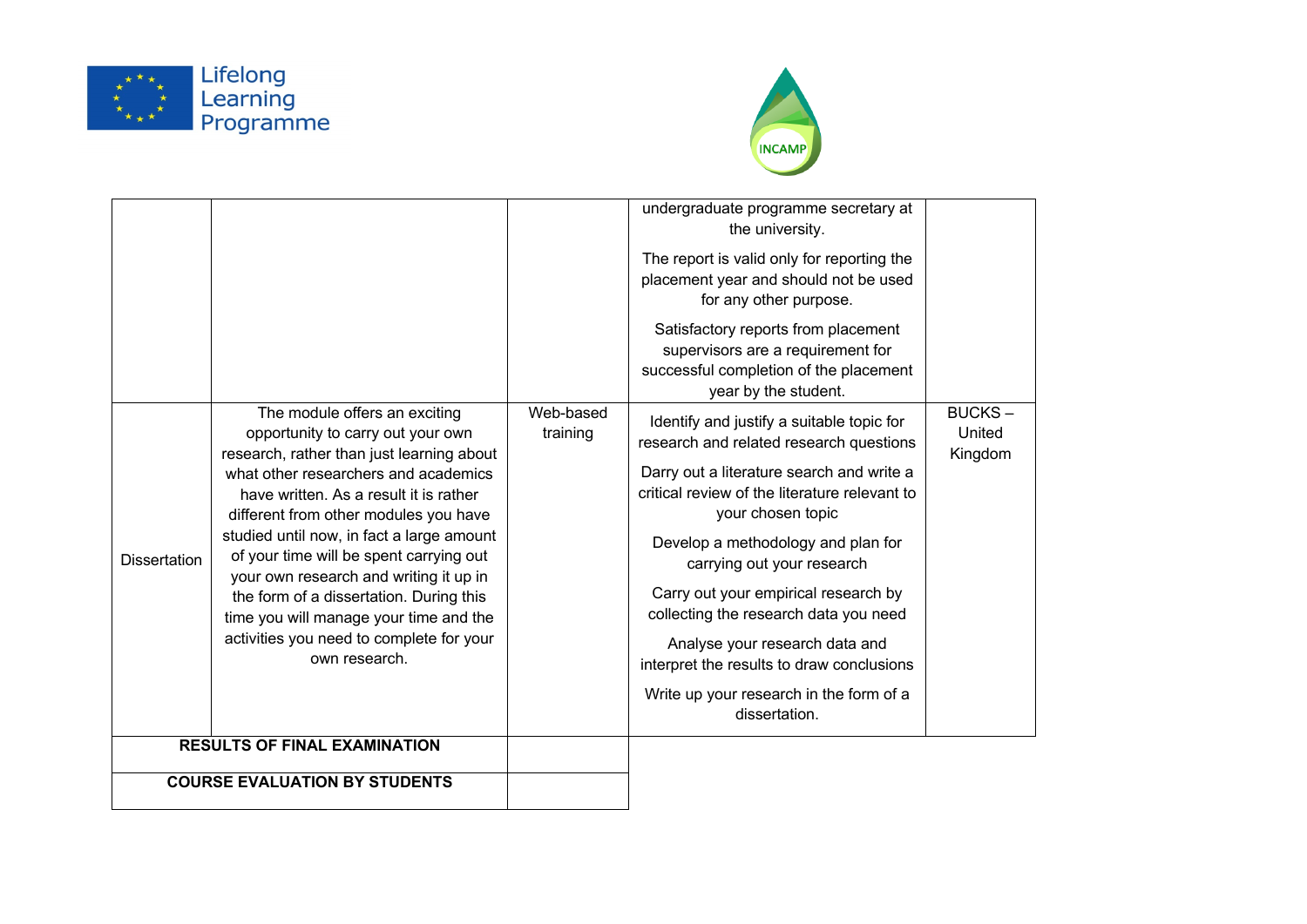



**Teaching and learning methods:** the course is completely run through the e-learning platform Moodle and is organized in 10 E-modules and a final dissertation. The teaching method is detailed in Annex 1.

The common structure of an E-module is:

- Introduction (provides information of the E-module contents)
- Study guide (detailed the learning process in the E-module, e.g. individual or group work, exercises, deadlines)
- E-lessons (from 2 to 4 depending on the E-module)

Each E-lesson is structured as follow:

- Introduction: to introduce the learning topic
- Spark: to start the learning process (image, video, etc.)
- Objective: to clarify the learning objective of the e-lesson
- Task: to specify what the student has to do in order to pass the E-lesson. The fulfilment of the task is objective and verifiable. To complete a task the student has to:
	- o posts at least one message addressing the task within the defined deadlines;
	- o posts at least one comment to address contributions of fellows;
- Suggested resources: to provide student with learning sources (web sites, articles, databases, etc.)
- Start and deadline: to fix the start and end time of the E-lesson

The platform Moodle allows and high interactivity level through the use of discussion forum, media sharing, article analysis, critical reflection and web interaction with the tutor, the invited technical experts and the participants.

**Course completion requirements:** the examination is based on two components:

- Completion of e-modules (it accounts for 25% of the final score): to pass the course you must complete at least 80% of the e-modules (4 out of 5 Emodules). An e-module is completed when at least 80% of the e-lessons are completed (at least 2 out of 3 e-lessons completed; for those e-modules where there are only 2 e-lessons, they must both be completed - i.e. 100% have to be completed). Each e-lesson has a specific task to be fulfilled that allows the proper evaluation by e-lecturers (see Annex 2 for an example).
- Midterm assignment (it accounts for 25% of the final score);
- Final assignment (it accounts for 50% of the final score): it consists on a written assignment (max 1,000 words - tables, figures, appendixes and references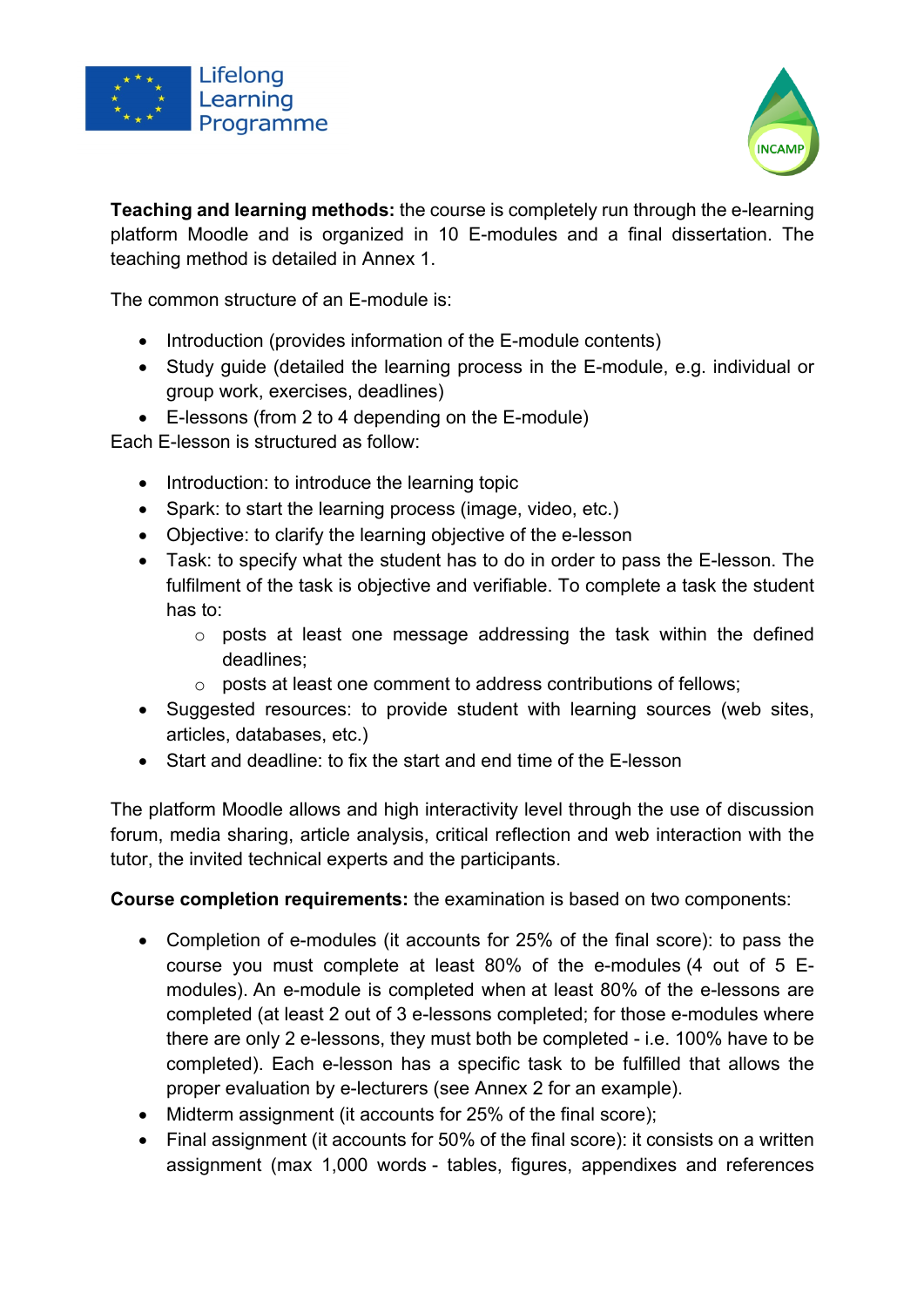



excluded). Each student on a individual base will develop an assignment that consists in a first business plan idea. The business plan idea will summarize the knowledge acquired from e-module 1 to 5.

A final score is assigned merging both the final examination score and the completion of e-modules score. Scores are ranging from A to F (where A: excellent; B: very good; C: good; D: satisfactory; E: pass; and F: fail). E-learning scores will be merged with the scores of the thematic spring school. Final scores will be transmitted to the University, converted into the local grading system (if needed) and registered directly into the career of the student (see Annex 7 for the latest grade conversion table). The participant will be informed by email about his/her results after the completion of final examination.

#### **Quality evaluation**

Students must fulfil ex-ante and ex-post course quality evaluation form. The satisfaction forms are mandatory. Forms are completely anonymous.

**Course homepage:** https://learn-archive-f20.frederick.ac.cy/course/view.php?id=4051

**Annex 1** provides a guideline for e-lecturers to engagement e-students in e-learning activities.

Recognition process in each University.

#### **DISSEMINATION**  $2<sup>1</sup>$

The course is introduced into the curricula of the four Universities as a new noncompulsory course, hence it should be appealing to students. The dissemination plays a relevant role and should be carried on through:

- Promotion by MSc and PhD staff at the Universities with the support of brochure;
- Dissemination through students' social networks (IFSA, local student associations, etc.);
- Fledge Network.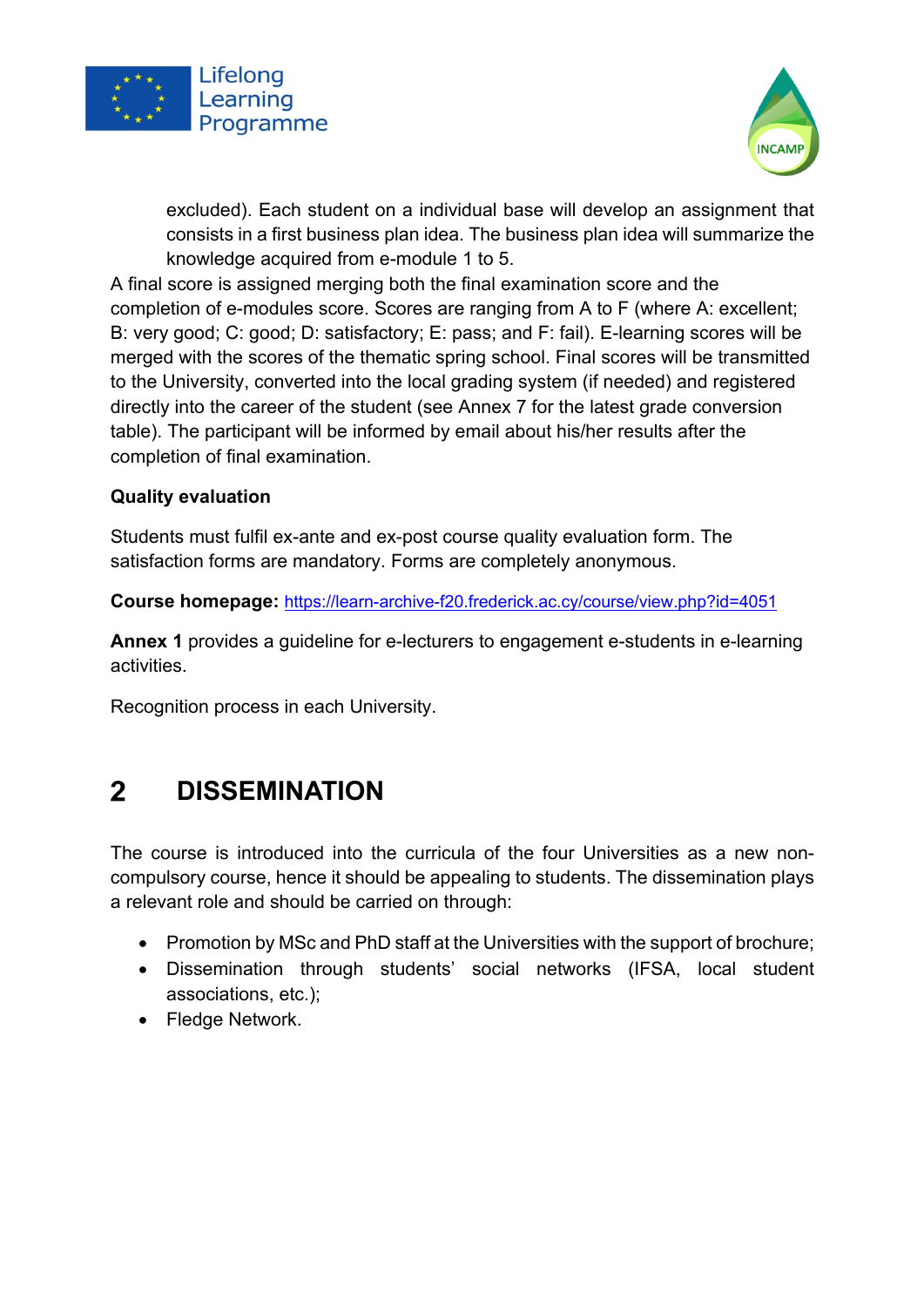



#### $\mathbf{3}$ **ANNEXES**

### **ANNEX 1: Guideline for e-lecturers to engage e-students in e-learning activities**

#### **Introduction**

Dear e-lecturers, three quick tips to get you started to e-learning teaching:

- Be on time: make sure that all students manage to log on to Moodle in beginning of course. Otherwise send them personally a friendly e-mail and ask if there's anything you can help with;
- Be present: is important to be online at the course minimum a couple of times each day and contribute to the discussions;
- Good environment: create a good atmosphere, students need to feel comfortable online;

#### **Competencies and Skills for e-lecturers**

- Process facilitator facilitating the range of online activities that are supportive of student learning;
- Adviser/counsellor working on an individual/private basis, offering advice or counselling learners to help them get the most out of their engagement in a course;
- Assessor concerned with providing grades, feedback, validation of learners' work, etc.;
- Researcher concerned with engagement in production of new knowledge of relevance to the content areas being taught;
- Content facilitator concerned directly with facilitating the learners' growing understanding of course content;
- Technologist concerned with making or helping make technological choices that improve the environment available to learners;
- Designer concerned with designing worthwhile on-line learning tasks;
- Manager/administrator concerned with issues of learner registration, security, record keeping, etc.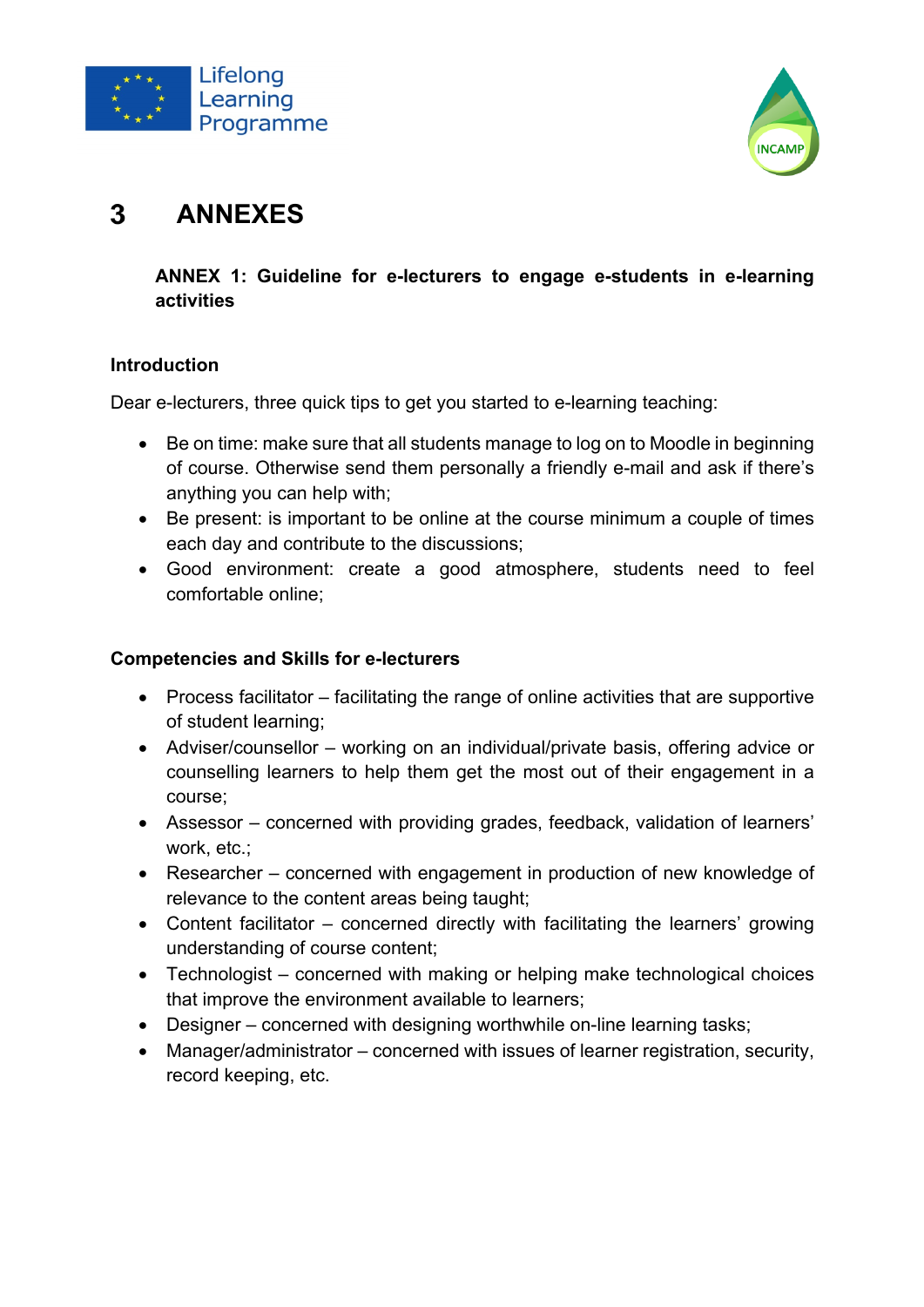



#### **Managing conflicts**

**Case 1: inactive students online***.* Students can be inactive for many reasons. It is fundamental to identify the reason why the students are not participating. This is critical especially at the beginning of the course, when high participation will produce high motivation! Besides if a student is lagging behind at the start of the course, it is probable that he/she leaves the course.

When a student is not active, the e-lecturer should as soon as possible contact directly and privately the student asking why he/she is not participating.

This is an example of an email sent to an inactive student by the e-assistant:

*Hi xxxx,*

*I hope that you are doing fine. We are very glad to have you in the course and your participation is very important for the whole group. But we are missing you in the emodule 3? Do you have problems to access XXXX? I hope that you are feeling comfortable with the teaching methods in the course. Please do not hesitate to contact me if you have any problems.*

*I look forward to seeing you online soon, sharing your experiences and contributing to the discussions with your group. The deadline for this e-module is Friday at 17:00 CET!*

*Please confirm that you have received this email as soon as possible.*

*Cheers,*

*Florin :-)*

Case 2: Case: students with restricted time. This is a case of students with restricted time for the course. In an online course the diversity of students is very high. This is an example of answer from a student with restricted time for the course, this is a reply to the e-lecturer's emails:

#### *Hi Florin*

*Things looked bright for a moment, and then a new larger assignment landed on my desk. I estimate that it will take all my time for the next few weeks. I think, that I'm so*  far behind already, that it will be difficult for me to catch up at this point in time I'm not *at a point in my work-life, where I can book time during the workday to follow this*